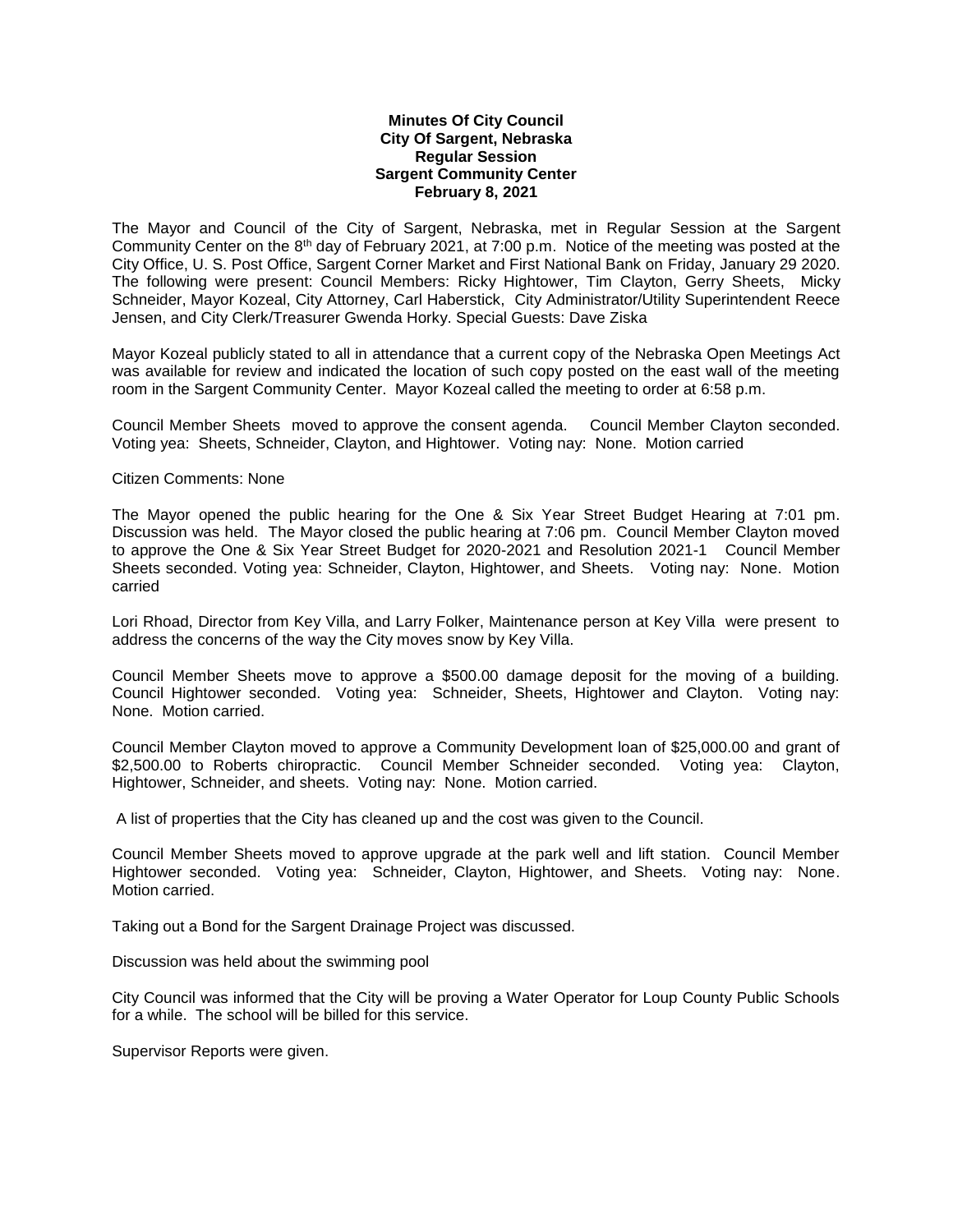Council Member Sheets moved that the City of Sargent adjourn into Executive Session at the hour of 8:06 pm for the protection of the public interest to discuss legal issues. Council Member Schneider seconded. Voting yea: Sheets, Clayton, Schneider, and Hightower. Voting nay: None Motion carried.

Council Member Schneider moved to reconvene into regular session. Council Member Clayton seconded. Voting yea: Clayton, Hightower, Schneider, and Sheets. Voting nay: None. Motion carried.

Motion made by Council Member Schneider and seconded by Council Member Clayton to adjourn the meeting. Voting yea: Hightower, Sheets, Schneider, and Clayton. Voting nay: None. Motion carried. Meeting adjourned at 8:13 P.M.

Mayor

\_\_\_\_\_\_\_\_\_\_\_\_\_\_\_\_\_\_\_\_\_\_\_\_\_\_\_\_\_\_\_\_

City Clerk

\_\_\_\_\_\_\_\_\_\_\_\_\_\_\_\_\_\_\_\_\_\_\_\_\_\_\_\_\_\_\_\_\_\_

## **Housing Rehab**

| Check #               | Date      | Vendor                                        | <b>Amount</b> |
|-----------------------|-----------|-----------------------------------------------|---------------|
| 375                   | 2/8/2021  | <b>Central NE Housing Developers</b>          | 1,000.00      |
|                       |           | <b>Grant Administration</b>                   |               |
| <b>Medical Clinic</b> |           |                                               |               |
| 460                   | 2/8/2021  | <b>Custer County Treasurer</b>                | 377.92        |
|                       |           | Taxes                                         |               |
| Community<br>Center   |           |                                               |               |
| 1629                  | 2/8/2021  | Appeara                                       | 45.74         |
|                       |           | Supplies                                      |               |
| <b>Municipal</b>      |           |                                               |               |
| 210                   | 1/25/2021 | <b>Sargent Utilities</b><br>CIO Utility Bill  | 301.67        |
| 11224                 | 1/25/2021 | <b>Black Hills Energy</b><br><b>Utilities</b> | 527.74        |
| 11228                 | 2/8/2021  | Benefit Plans Inc<br><b>Retirement Fee</b>    | 125.00        |
| 11229                 | 2/8/2021  | <b>Bow Locksmith</b><br>Fix Lock              | 52.25         |
| 11230                 | 2/8/2021  | <b>Burwell Tribune</b>                        | 61.85         |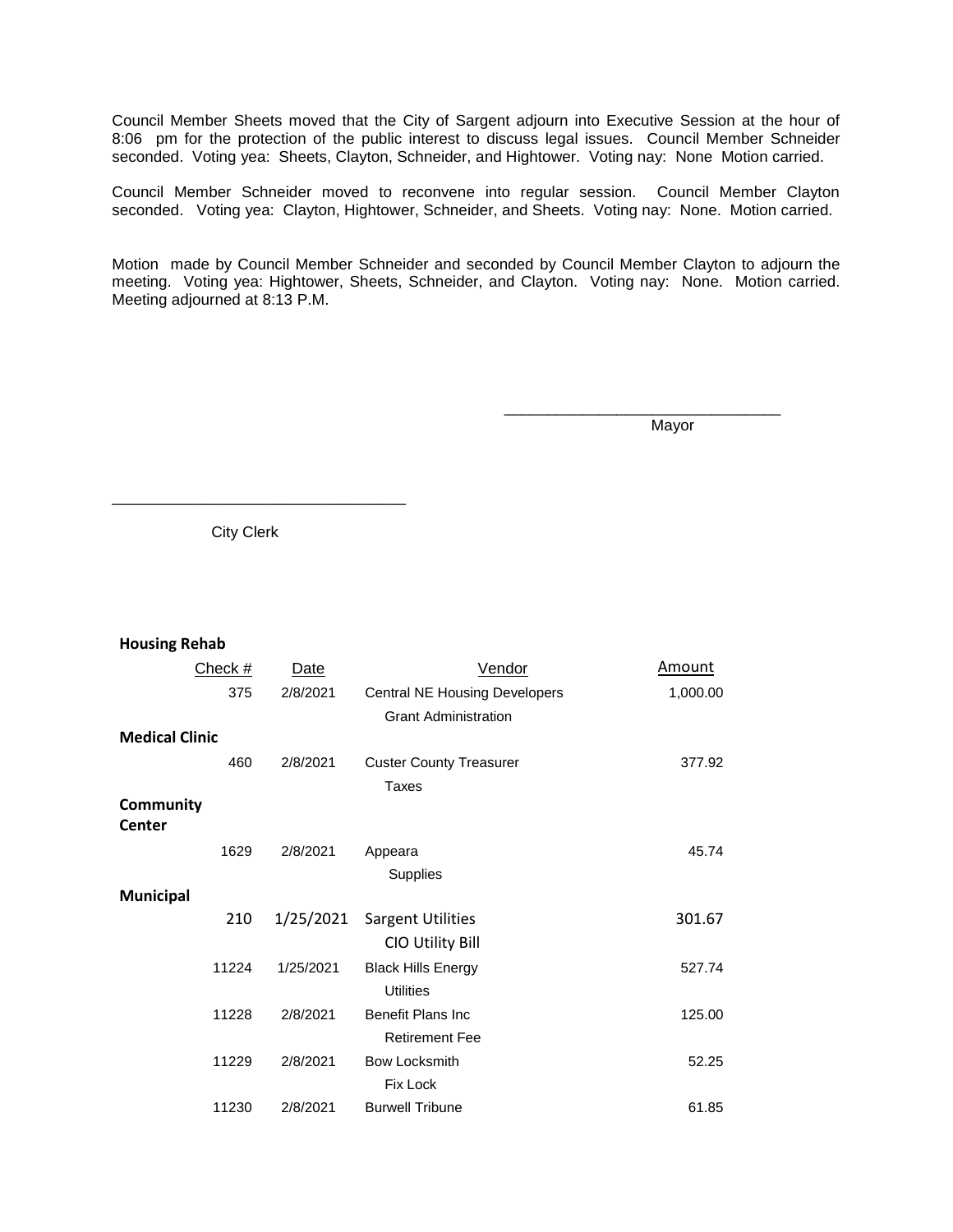|       |                 | Hearing for Jesse Project           |           |
|-------|-----------------|-------------------------------------|-----------|
| 11231 | 2/8/2021        | <b>Central NE Medical Clinic</b>    | 110.00    |
|       |                 | Drug Test                           |           |
| 11232 | 2/8/2021        | Don's Auto Parts Inc                | 415.86    |
|       |                 | Repair                              |           |
| 11233 | 2/8/2021        | <b>Richard's Electric</b>           | 203.81    |
|       |                 | Fix siren                           |           |
| 11235 | 2/8/2021        | <b>Titan Machinery</b>              | 244.28    |
|       |                 | <b>Back Hoe Maintenance</b>         |           |
| 11236 | 2/8/2021        | Uline                               | 150.08    |
|       |                 | Supplies                            |           |
| 11237 | 2/8/2021        | Verizon                             | 40.01     |
|       |                 | <b>IT Equipment</b>                 |           |
| 11238 | 2/8/2021        | <b>Grint Farm Supply</b>            | 192.19    |
|       | 02-21-30<br>711 | <b>Grader Repairs</b>               |           |
| 11239 | 2/8/2021        | The Parts Bin                       | 479.61    |
|       |                 | <b>Grader Repairs</b>               |           |
| 11240 | 2/8/2021        | Trotter's Whoa & Go                 | 278.34    |
|       |                 | Fuel                                |           |
| 11241 | 2/8/2021        | <b>Sargent Municipal Utilities</b>  | 1,215.10  |
|       |                 | <b>Utilities</b>                    |           |
|       |                 | Municipal Payroll                   | 26,391.28 |
|       |                 |                                     |           |
| 13207 | 1/25/2021       | <b>Black Hills Energy</b>           | 628.43    |
|       |                 | <b>Utilities</b>                    |           |
| 13211 | 1/29/2021       | <b>Custer Public Power District</b> | 26,416.52 |
|       |                 | <b>Purchase Power</b>               |           |
| 13213 | 2/8/2021        | Appeara                             | 203.56    |
|       |                 | Supplies & Uniforms                 |           |
| 13214 | 2/8/2021        | <b>BOK Financial</b>                | 4,182.61  |
|       |                 | Interest Payment                    |           |
| 13215 | 2/8/2021        | <b>Benefit Plans Inc</b>            | 125.00    |
|       |                 | <b>Retirement Fee</b>               |           |
| 13216 | 2/8/2021        | Central Dairy Supply, Inc           | 427.50    |
|       |                 | Chlorine                            |           |
| 13217 | 2/8/2021        | Dept of Energy                      | 4,411.75  |
|       |                 | Purchase Energy                     |           |
| 13218 | 2/8/2021        | <b>Hydraulic Equipment Service</b>  | 262.62    |
|       |                 | Yellow truck maintenance            |           |
| 13219 | 2/8/2021        | J & J Sanitation                    | 7,701.99  |
|       |                 | Customer charge \$6,719.99          |           |
|       |                 | City Roll Off - \$982.00            |           |

Utility